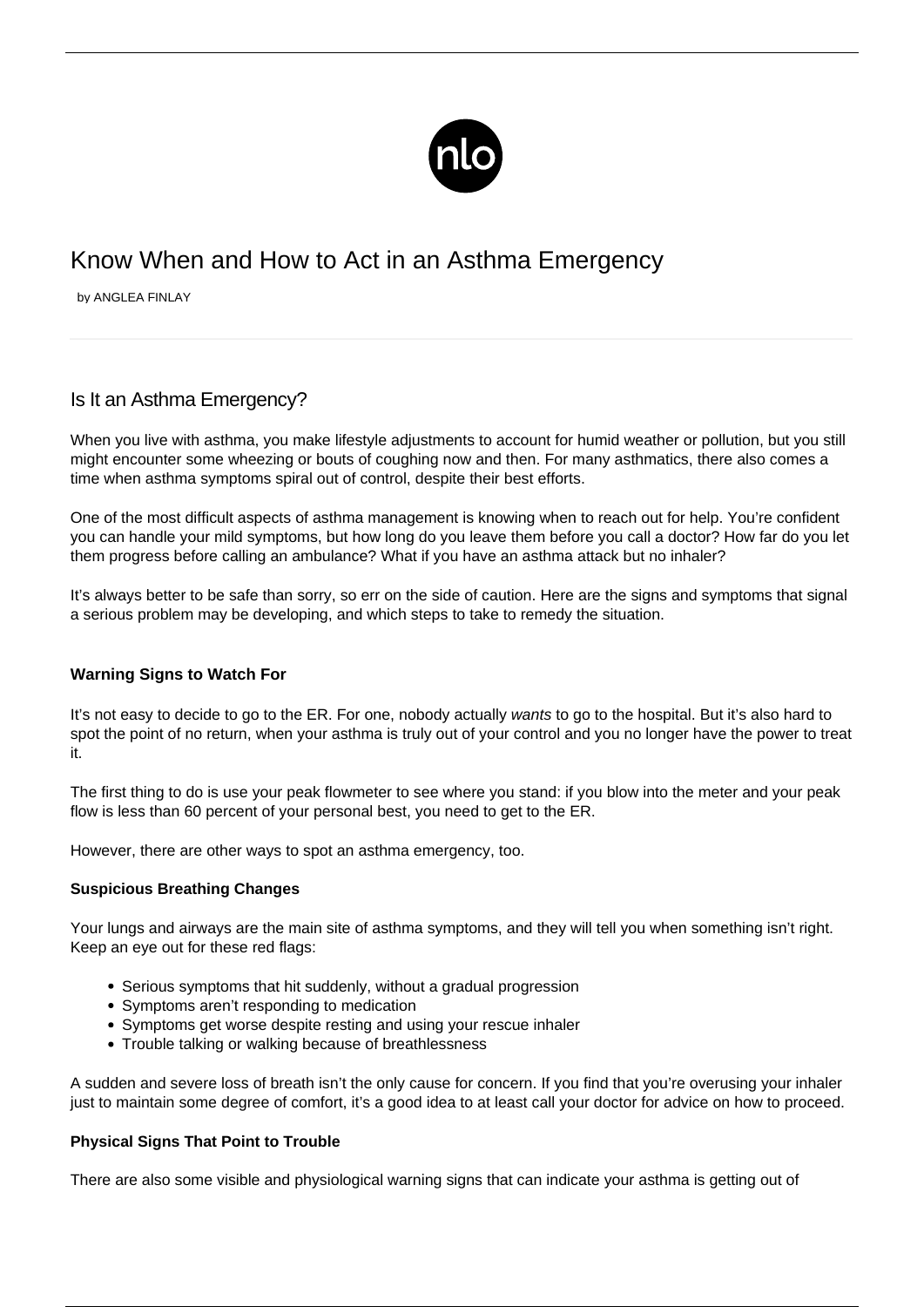control. Color changes, posture problems, and differences in the skin or pulse rate can come from oxygen deprivation. Seek medical attention if you notice:

- Lips or fingernails turning a bluish or grey color
- You're hunching your shoulders and straining your muscles to take in a breath
- Heavy sweating
- Pale, clammy skin
- Nausea
- Faintness
- Rapid heartbeat

You know your body best, and you'll be able to tell if something isn't right. Your breath (or lack of it) can quickly affect other systems and functions, so don't assume these changes are unrelated discomforts.

#### **What to Expect at the Hospital**

If your symptoms include dizziness and severe breathlessness, have someone take you to the hospital; if nobody's there to help, call an ambulance instead of driving yourself.

Once you have called the paramedics, try to make yourself as calm and comfortable as possible until they arrive. Rest assured they will get you to the hospital quickly and safely.

When you arrive at the ER, the medical staff will evaluate your breathing and test your blood oxygen level. The next course of action may be:

- A higher dose of medication
- Different inhaled medication (like Abuterol)
- Supplemental oxygen

An asthma attack is a frightening event, and though a hospital setting might not do much to calm you, take comfort in the fact that most asthma attacks treated in the ER are brought under control within two hours.

#### **Your Next Steps**

Your actions in the hours and days following your hospital visit can impact your recovery, and in the best cases, could pave your way to better asthma management and a higher quality of life. Communication is key, and you'll need to be proactive in your follow-up care.

Here are your three next steps once you leave the ER.

#### **Get Your Medication**

You may leave with a prescription for new medicine — fill that prescription as soon as possible. Even though the medical team at the hospital was able to calm your symptoms, problems could arise again at any time.

When you stop by the pharmacy after you leave the hospital, ask the pharmacist any questions you may have about the prescription, and be sure you fully understand the dosage and guidelines.

#### **Talk to Your Doctor**

Next, let your doctor know what has just happened. Once you're back at home, call to tell them you've been to the ER for an asthma emergency, and describe the events leading up to that visit.

Relate all information about any medications you've been prescribed by the ER doctor, and ask whether you should make an appointment to discuss your situation in person.